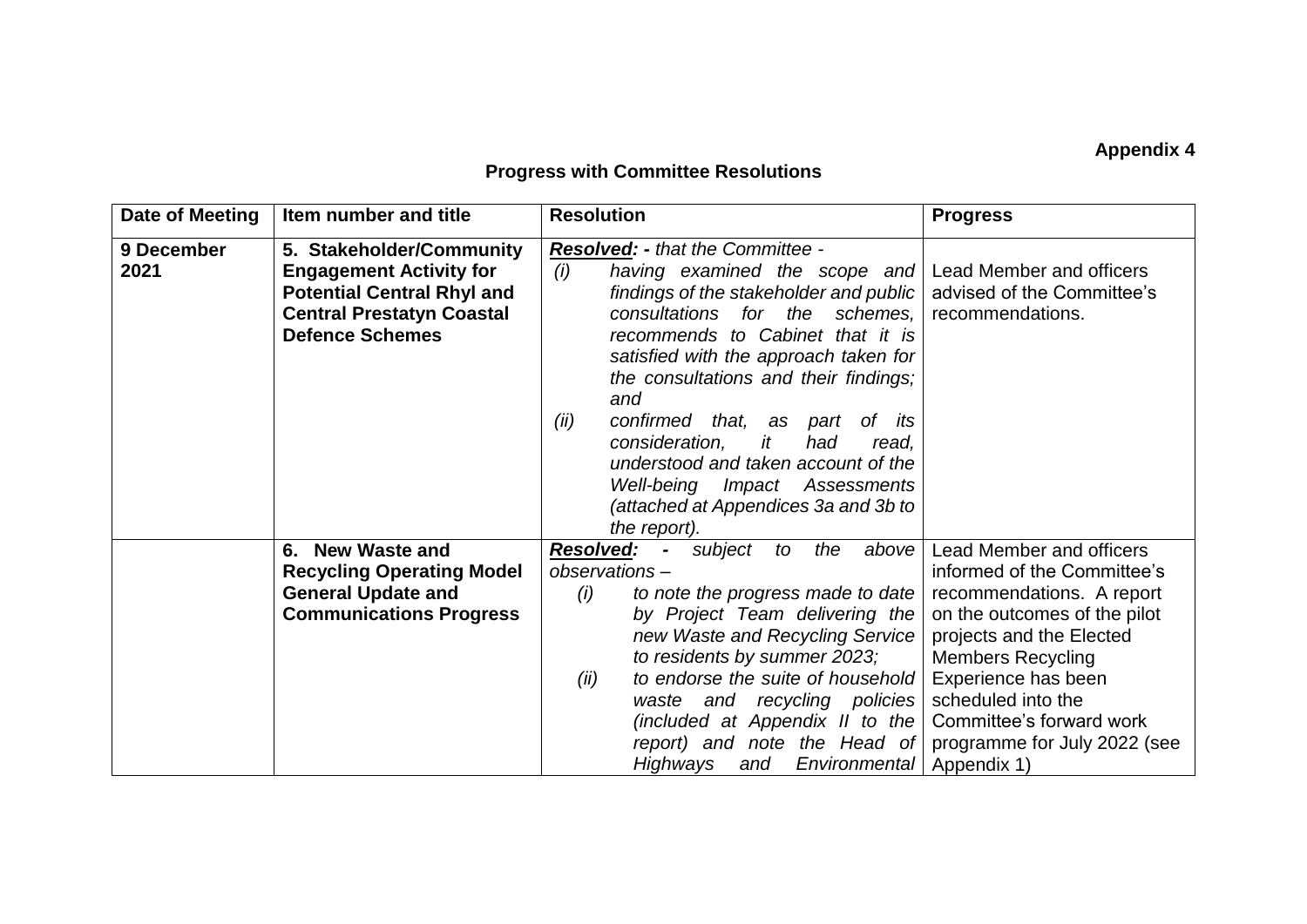|                          |             | Services' intention to ensure that    |                                 |
|--------------------------|-------------|---------------------------------------|---------------------------------|
|                          |             | the policies be adopted through       |                                 |
|                          |             | the delegated decision process by     |                                 |
|                          |             | March 2022; and                       |                                 |
|                          | (iii)       | request that the Head of Highways     |                                 |
|                          |             | Environmental<br>and<br>Services      |                                 |
|                          |             | submits a future<br>report to         |                                 |
|                          |             | <b>Communities Scrutiny Committee</b> |                                 |
|                          |             | on the outcomes of the pilot          |                                 |
|                          |             | projects in West Rhyl (use of         |                                 |
|                          |             | microchips in waste containers),      |                                 |
|                          |             | Bron y Crêst (communal bin            |                                 |
|                          |             | service change) and the Elected       |                                 |
|                          |             | Members Recycling Experience          |                                 |
|                          |             | <i>initiatives.</i>                   |                                 |
| 9. Denbighshire's Gypsy  | Resolved: - |                                       | <b>Lead Member and officers</b> |
| and Traveller            | (i)         | to endorse the conclusions of the     | advised of the Committee's      |
| <b>Accommodation</b>     |             | Task and Finish Group that -          | recommendations which were      |
| <b>Assessment (2021)</b> |             | (a) the work on the Gypsy and         | presented on the Committee's    |
|                          |             | Traveller<br>Accommodation            | behalf by the Vice-Chair to     |
|                          |             | Assessment had met the                | Cabinet at its meeting on 14    |
|                          |             | requirements of the Work Brief        | December 2021. Cabinet duly     |
|                          |             | Stakeholder<br>and                    | approved the                    |
|                          |             | Communication<br>and                  | recommendations.                |
|                          |             | Engagement Plan as endorsed           |                                 |
|                          |             | by Communities<br>Scrutiny            |                                 |
|                          |             | Committee on 26th July 2021;          |                                 |
|                          |             | and                                   |                                 |
|                          |             | $(b)$ the<br>Welsh<br>Government      |                                 |
|                          |             | methodology had been applied          |                                 |